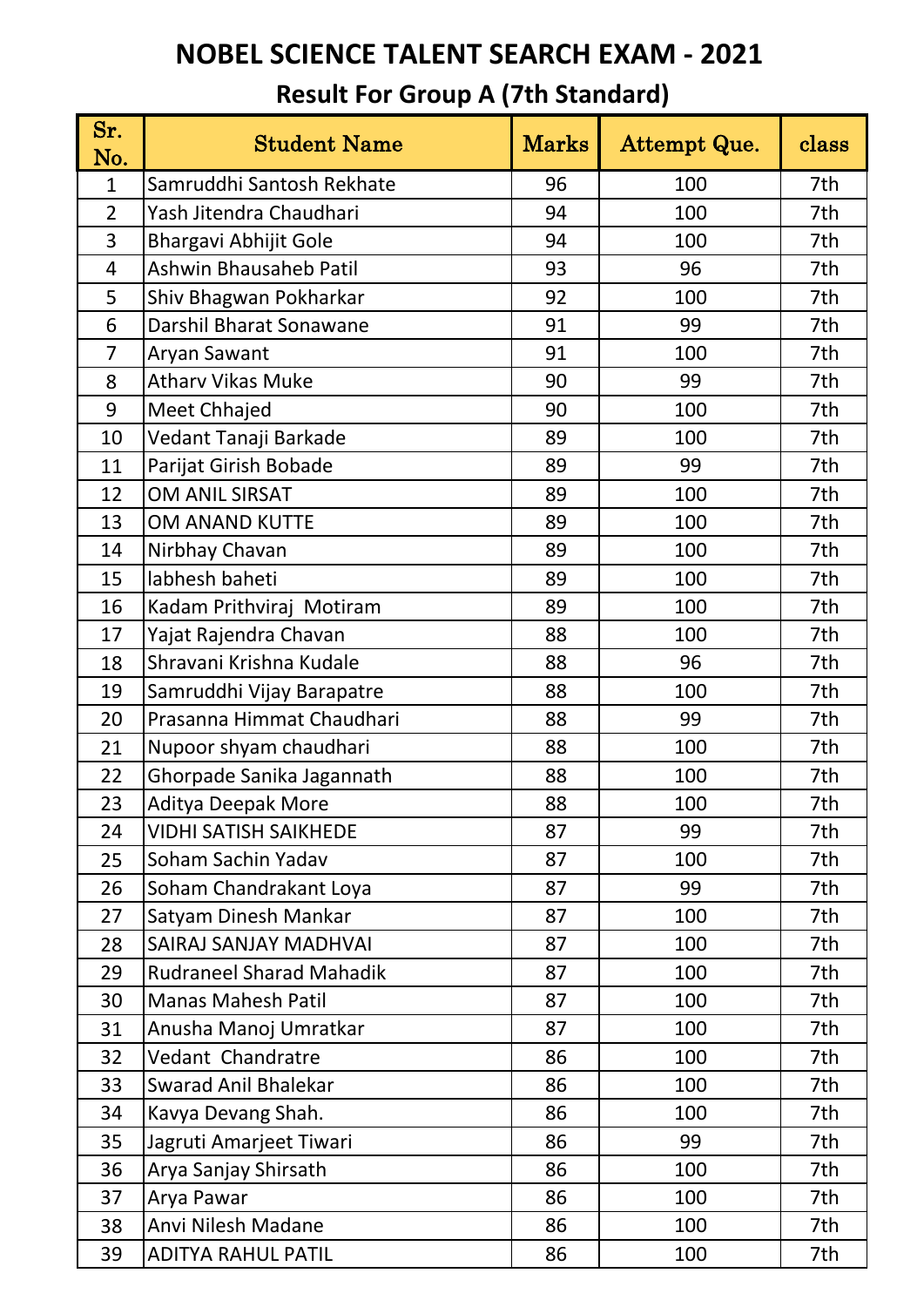| Sr.<br>No. | <b>Student Name</b>            | <b>Marks</b> | Attempt Que. | class |
|------------|--------------------------------|--------------|--------------|-------|
| 40         | <b>VAISHNAVI SURESH SHINDE</b> | 85           | 100          | 7th   |
| 41         | Shravani Dharmaraj Karmankar   | 85           | 98           | 7th   |
| 42         | Prapti Shtripad Shouche        | 85           | 100          | 7th   |
| 43         | Om Shinde                      | 85           | 100          | 7th   |
| 44         | KHUSHI ASHOK LADDHAD           | 85           | 100          | 7th   |
| 45         | Gargi Sachin Petkar            | 85           | 100          | 7th   |
| 46         | <b>Advet Pramod Chaudhary</b>  | 85           | 100          | 7th   |
| 47         | yash marotrao kalyankar        | 84           | 100          | 7th   |
| 48         | Vaishnavi Choudhary            | 84           | 100          | 7th   |
| 49         | <b>Sarthak Anant Salve</b>     | 84           | 100          | 7th   |
| 50         | Parth Mahesh Joshi             | 84           | 100          | 7th   |
| 51         | Varsha Dadabhau Lamkhade       | 83           | 99           | 7th   |
| 52         | Shaurya Newaskar               | 83           | 100          | 7th   |
| 53         | Pushkar subhash chavan         | 83           | 100          | 7th   |
| 54         | kripa sharad patil             | 83           | 100          | 7th   |
| 55         | <b>Hinal Prashant Dhake</b>    | 83           | 100          | 7th   |
| 56         | Dishant Damu Valvi             | 83           | 100          | 7th   |
| 57         | Jagruti uday devalekar         | 83           | 100          | 7th   |
| 58         | Soham Shatrujeet kotkar        | 82           | 100          | 7th   |
| 59         | Sanmita Tikke                  | 82           | 100          | 7th   |
| 60         | MANAV RAVINDRA KAMTEKAR        | 82           | 98           | 7th   |
| 61         | Kunal Rajendra Rathod          | 82           | 100          | 7th   |
| 62         | Ananya Vishnu Desale           | 82           | 100          | 7th   |
| 63         | sai machindra jagtap           | 81           | 100          | 7th   |
| 64         | OM HARI METKARI                | 81           | 100          | 7th   |
| 65         | Ayush Ravindra Vyavahare       | 81           | 100          | 7th   |
| 66         | arjun yogesh sharma            | 81           | 96           | 7th   |
| 67         | Yashraj Pawar                  | 80           | 100          | 7th   |
| 68         | Shivam Vikas Shivthare         | 80           | 100          | 7th   |
| 69         | Sai anil jarad                 | 80           | 100          | 7th   |
| 70         | Rudranil Jayraj Lad            | 80           | 100          | 7th   |
| 71         | Pranali valmik sangale         | 80           | 100          | 7th   |
| 72         | Janhavi Uday Devalekar         | 80           | 98           | 7th   |
| 73         | Harsh Rajendra Khairnar        | 80           | 100          | 7th   |
| 74         | Avishakar Dayanand Anuse       | 80           | 100          | 7th   |
| 75         | Atharva Sandip Pawar           | 80           | 100          | 7th   |
| 76         | ARPIT AVINASH CHAUDHARI        | 80           | 99           | 7th   |
| 77         | Vyanktesh Guruprasad Gurav     | 79           | 100          | 7th   |
| 78         | Vedant Sanjaykumar Thakare     | 79           | 100          | 7th   |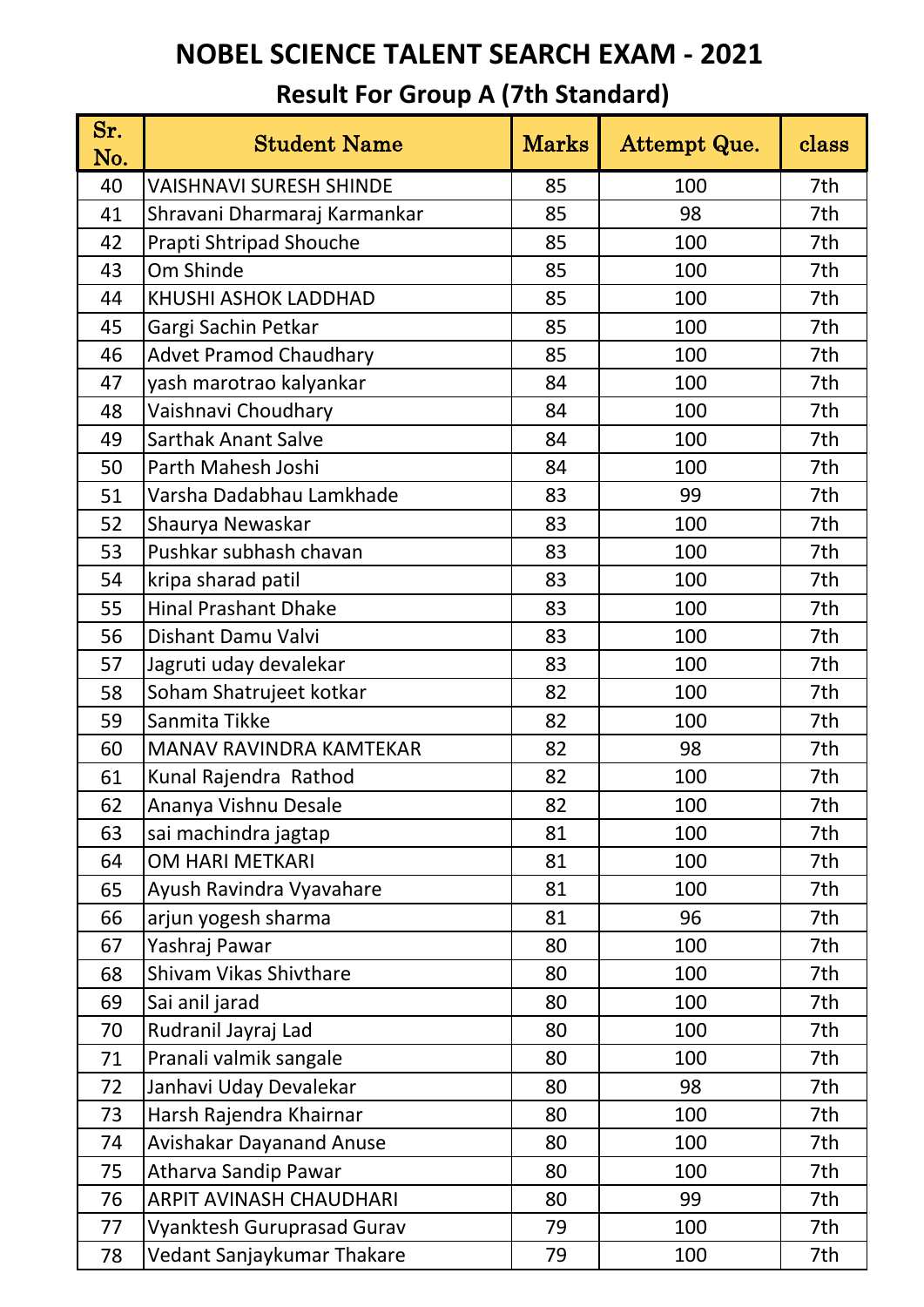| Sr.<br>No. | <b>Student Name</b>          | <b>Marks</b> | Attempt Que. | class |
|------------|------------------------------|--------------|--------------|-------|
| 79         | Upendra Uday Deshpande       | 79           | 100          | 7th   |
| 80         | Swaraj Mahamuni              | 79           | 100          | 7th   |
| 81         | Rohit Bapurao Brahmankar     | 79           | 100          | 7th   |
| 82         | <b>Parth Sunil Phadatare</b> | 79           | 100          | 7th   |
| 83         | Parth Jeevan Yeole           | 79           | 100          | 7th   |
| 84         | Nishita Haresh Patil         | 79           | 100          | 7th   |
| 85         | <b>Alankar Pravin Patade</b> | 79           | 95           | 7th   |
| 86         | Yash Santosh Bacchewar       | 78           | 100          | 7th   |
| 87         | <b>Pranad Amol Rahate</b>    | 78           | 100          | 7th   |
| 88         | PAALAVI PRAJWAL GURAV        | 78           | 100          | 7th   |
| 89         | Niraj tushar patil           | 78           | 100          | 7th   |
| 90         | <b>ARYAN ABHIJIT KHADKE</b>  | 78           | 98           | 7th   |
| 91         | Vrushabh Yuvraj Shinde       | 77           | 95           | 7th   |
| 92         | Utkarsh bharat ahire         | 77           | 100          | 7th   |
| 93         | Shravani Shankar Patil       | 77           | 97           | 7th   |
| 94         | <b>Shardul Milind Yedage</b> | 77           | 100          | 7 वा  |
| 95         | Sanchita Deshmane            | 77           | 100          | 7th   |
| 96         | Salunkhe Srushti Kishor      | 77           | 100          | 7th   |
| 97         | <b>Rutvi Pawar</b>           | 77           | 100          | 7th   |
| 98         | Pritam Pandurang Bargaje.    | 77           | 100          | 7th   |
| 99         | Parth Ghumbare               | 77           | 100          | 7th   |
| 100        | Harshvardhan shashikant Pati | 77           | 100          | 7th   |
| 101        | Gandhar Derekar              | 77           | 100          | 7th   |
| 102        | Aditya Khaty                 | 77           | 100          | 7th   |
| 103        | Soham sanjay Chaudhari       | 76           | 98           | 7th   |
| 104        | Siddhi keshav khatavkar      | 76           | 100          | 7th   |
| 105        | Samruddhi Shirbhate          | 76           | 100          | 7th   |
| 106        | Saiprasad vijay deore        | 76           | 100          | 7th   |
| 107        | <b>RUDRA ANIL THORAT</b>     | 76           | 100          | 7th   |
| 108        | <b>Rrupesh Umesh More</b>    | 76           | 100          | 7th   |
| 109        | Rohit dyneshwar patil        | 76           | 100          | 7th   |
| 110        | Narute Parth Dipak           | 76           | 100          | 7th   |
| 111        | Mitesh Pratap Sonawane       | 76           | 100          | 7th   |
| 112        | <b>MADHURA SUNIL RAYKAR</b>  | 76           | 99           | 7th   |
| 113        | Ankit Vijay Herkar           | 76           | 100          | 7th   |
| 114        | <b>Amey Vitthal Thorat</b>   | 76           | 100          | 7th   |
| 115        | Vipin Digambar chavan        | 75           | 100          | 7th   |
| 116        | Vihang Buradkar              | 75           | 100          | 7th   |
| 117        | Shweta Prasad Pethkar        | 75           | 100          | 7th   |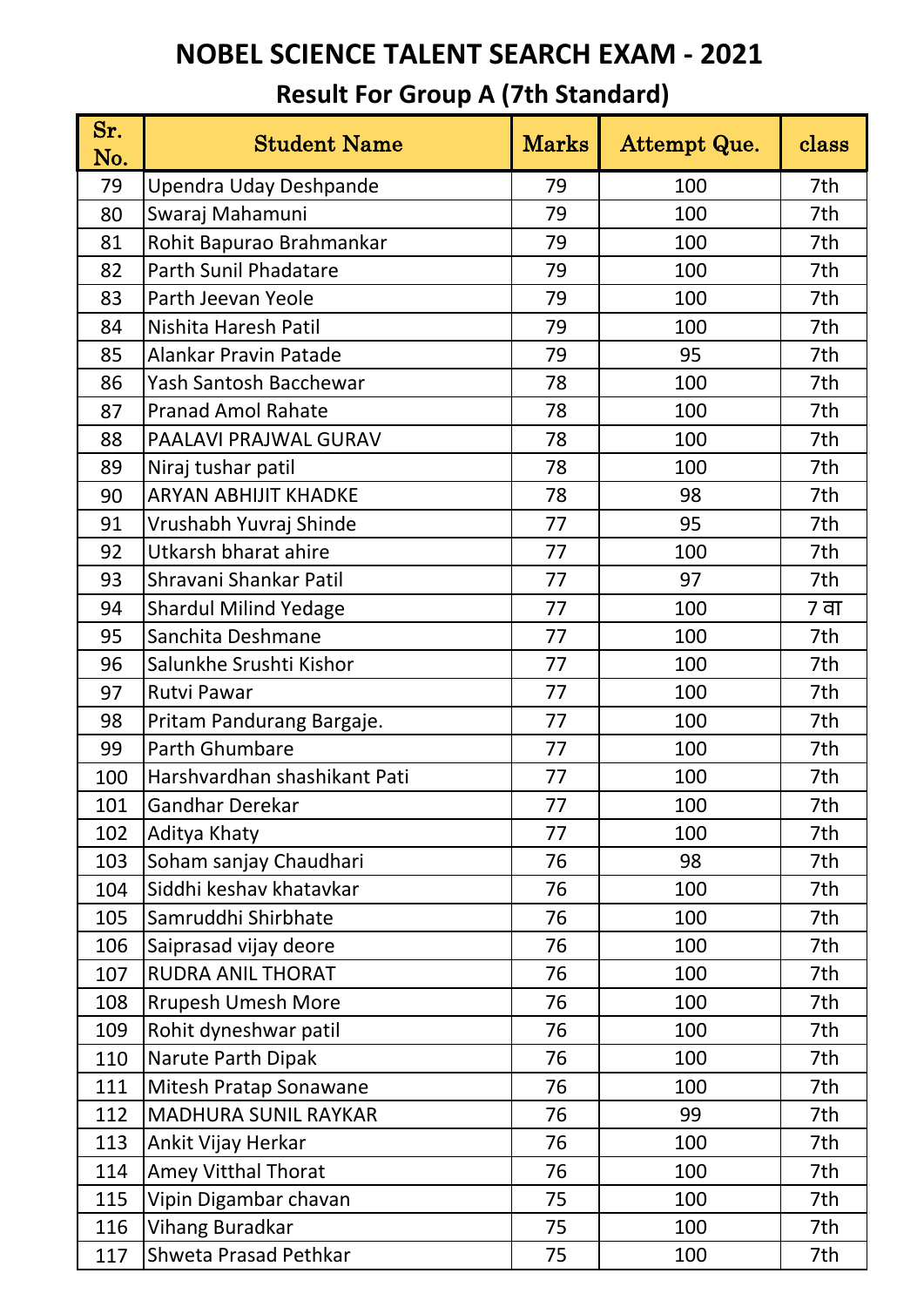| Sr.<br>No. | <b>Student Name</b>            | <b>Marks</b> | Attempt Que. | class |
|------------|--------------------------------|--------------|--------------|-------|
| 118        | Riya Mangesh kharate           | 75           | 100          | 7th   |
| 119        | RAGHAV NILESH JAGTAP           | 75           | 100          | 7th   |
| 120        | <b>Palak Patil</b>             | 75           | 100          | 7th   |
| 121        | Mihir Vijay Gosavi             | 75           | 100          | 7th   |
| 122        | Janhavi Jeevan Barbole         | 75           | 100          | 7th   |
| 123        | Diksha Ramesh Vartak           | 75           | 100          | 7th   |
| 124        | Chaitanya Rajesh Mohite        | 75           | 100          | 7th   |
| 125        | Anuja Ganeshkumar More         | 75           | 100          | 7th   |
| 126        | Anuja Dheeraj Kaware           | 75           | 100          | 7th   |
| 127        | Aarya Jeevan Joshi             | 75           | 98           | 7th   |
| 128        | Yash Ashish Bhagwat            | 74           | 99           | 7th   |
| 129        | Varad Kshirsagar               | 74           | 100          | 7th   |
| 130        | <b>SHREYA BHAGAVAN SUTAR</b>   | 74           | 99           | 7th   |
| 131        | Sarvesh Prakash Parulekar      | 74           | 100          | 7th   |
| 132        | Samiksha Avhale                | 74           | 100          | 7th   |
| 133        | <b>Prasad Prakash Nale</b>     | 74           | 100          | 7th   |
| 134        | Narendra Balasaheb Kasar       | 74           | 100          | 7th   |
| 135        | Munindra Nagesh Kadam          | 74           | 100          | 7th   |
| 136        | Mihir Manjrekar                | 74           | 100          | 7th   |
| 137        | Manjiri Vijay Gosavi           | 74           | 100          | 7th   |
| 138        | Jui Avdhoot Kharmale           | 74           | 100          | 7th   |
| 139        | Hemendra Yogendra Girase       | 74           | 100          | 7th   |
| 140        | dhanesh prakash bhoi           | 74           | 100          | 7th   |
| 141        | Ajinkya vijay pagare           | 74           | 100          | 7th   |
| 142        | Yugandhara Premnath Ramdasi    | 73           | 100          | 7th   |
| 143        | Viraj Pandurang Kamble         | 73           | 97           | 7th   |
| 144        | <b>VINEET JINTENDRA SAWANT</b> | 73           | 100          | 7th   |
| 145        | Vedang Nitin Kulapkar          | 73           | 100          | 7th   |
| 146        | Sudarshan Ravindra Jadhav      | 73           | 100          | 7th   |
| 147        | <b>SHRAVANI PRASAD POL</b>     | 73           | 100          | 7th   |
| 148        | Samruddhi Sunil Shirbhate      | 73           | 100          | 7th   |
| 149        | PURVA CHARAN SHINDE            | 73           | 99           | 7th   |
| 150        | Pratik Devidas Kakde           | 73           | 100          | 7th   |
| 151        | krishna samadhan jadhav        | 73           | 100          | 7th   |
| 152        | Kapil Kailas Sawant            | 73           | 100          | 7th   |
| 153        | Harshal Umesh Sharma           | 73           | 100          | 7th   |
| 154        | Arjun Sharad Kadam             | 73           | 100          | 7th   |
| 155        | Anushka Amit More              | 73           | 98           | 7th   |
| 156        | Amey Kiran Miragane            | 73           | 92           | 7th   |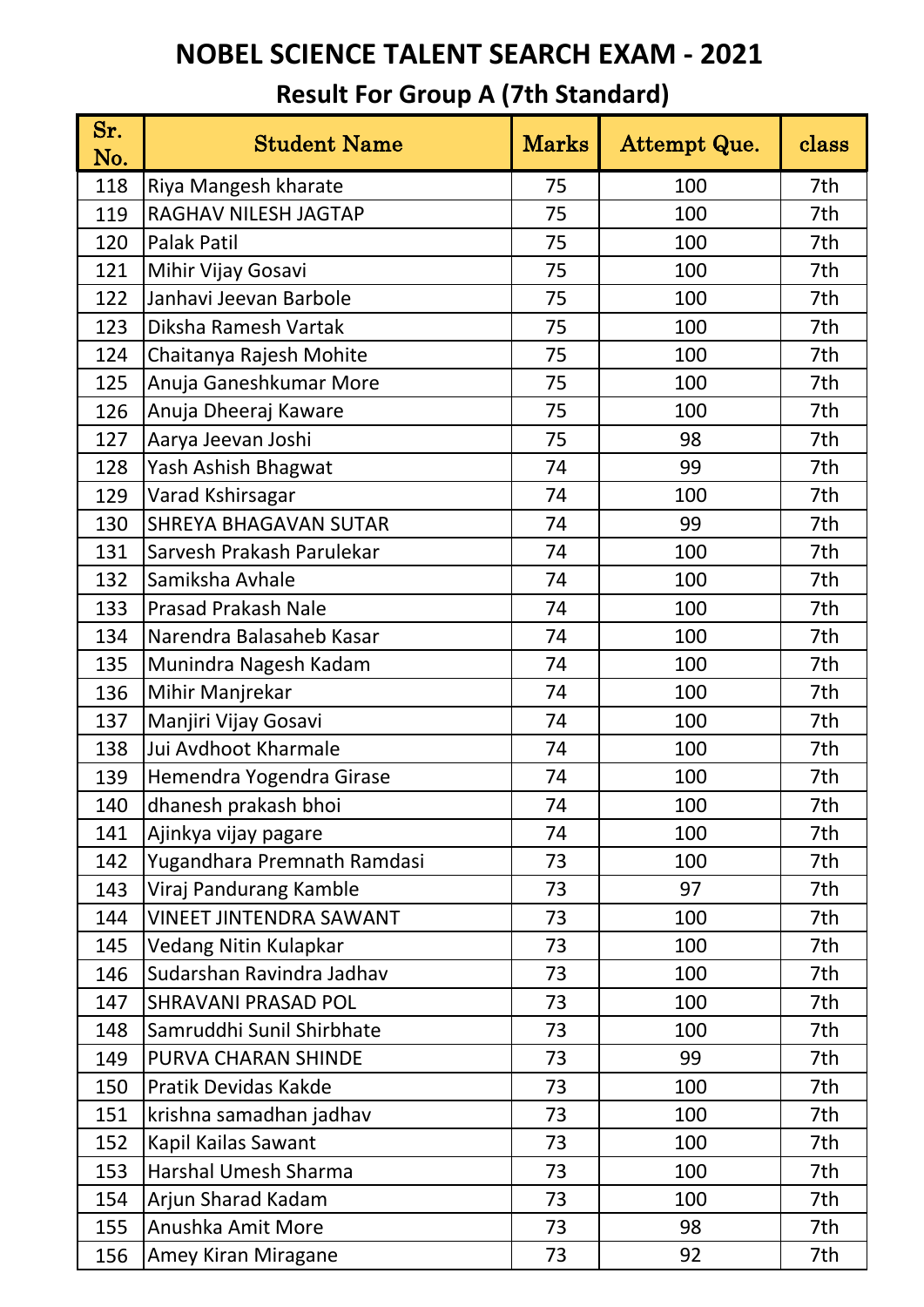| Sr.<br>No. | <b>Student Name</b>            | <b>Marks</b> | Attempt Que. | class |
|------------|--------------------------------|--------------|--------------|-------|
| 157        | Tanishka Prashant Salve        | 72           | 100          | 7th   |
| 158        | <b>Sushant Nitin Shinde</b>    | 72           | 100          | 7th   |
| 159        | <b>Rishit Ganesh Bharule</b>   | 72           | 100          | 7th   |
| 160        | Pranav Pravin Bava             | 72           | 98           | 7th   |
| 161        | Laukik Sanjay Ghive            | 72           | 100          | 7th   |
| 162        | Durva Ganesh Raut              | 72           | 100          | 7th   |
| 163        | Swaraj Deepak Sanas            | 72           | 100          | 7th   |
| 164        | Tanishka Ravindra Adagale      | 71           | 100          | 7th   |
| 165        | Tanishka Ashok Kamble.         | 71           | 100          | 7th   |
| 166        | <b>Srujal Patil</b>            | 71           | 99           | 7th   |
| 167        | Shruti Dipak Deore             | 71           | 100          | 7th   |
| 168        | Shriraj Shailendra Patil       | 71           | 99           | 7th   |
| 169        | <b>Kumud Girish Bhamare</b>    | 71           | 100          | 7th   |
| 170        | Janhavi lokhande               | 71           | 100          | 7th   |
| 171        | Aryan Tukaram Kamble           | 71           | 100          | 7th   |
| 172        | Aaditya janardhan khakare      | 71           | 100          | 7th   |
| 173        | Yadnesh ahire                  | 70           | 100          | 7th   |
| 174        | Patil vinay shantilal          | 70           | 100          | 7th   |
| 175        | Miss Devashree N Chandrawanshi | 70           | 100          | 7th   |
| 176        | Dhruv Chandrakant Koshti       | 70           | 99           | 7th   |
| 177        | Atharva Rodge                  | 70           | 100          | 7th   |
| 178        | Sohham Mhatre                  | 69           | 100          | 7th   |
| 179        | Siddhi Ranjit Patil            | 69           | 100          | 7th   |
| 180        | Shivraj vinod jawanjal         | 69           | 100          | 7th   |
| 181        | Sakshi bendale                 | 69           | 100          | 7th   |
| 182        | Rinaaj Raju Patel              | 69           | 99           | 7th   |
| 183        | Mandar Lalit Jagtap            | 69           | 100          | 7th   |
| 184        | Harshwardhan Sachin Sarode     | 69           | 100          | 7th   |
| 185        | Aaniksha Shinde                | 69           | 100          | 7th   |
| 186        | Vedant Ajit More               | 68           | 100          | 7th   |
| 187        | Varad Vikas Bhujbal            | 68           | 100          | 7th   |
| 188        | Shreehari Sachin gurav         | 68           | 100          | 7th   |
| 189        | Shravan Sanjay Narkhede        | 68           | 100          | 7th   |
| 190        | <b>SHOURAY AJAYKUMAR PATIL</b> | 68           | 97           | 7th   |
| 191        | Pranita Bhagwan Gavande        | 68           | 100          | 7th   |
| 192        | <b>MAYUREE SAINATH JADHAV</b>  | 68           | 100          | 7th   |
| 193        | Lad Abha Shatrughn             | 68           | 99           | 7th   |
| 194        | Kanika Rahul Godbole           | 68           | 100          | 7th   |
| 195        | Atharva prashant pande         | 68           | 100          | 7th   |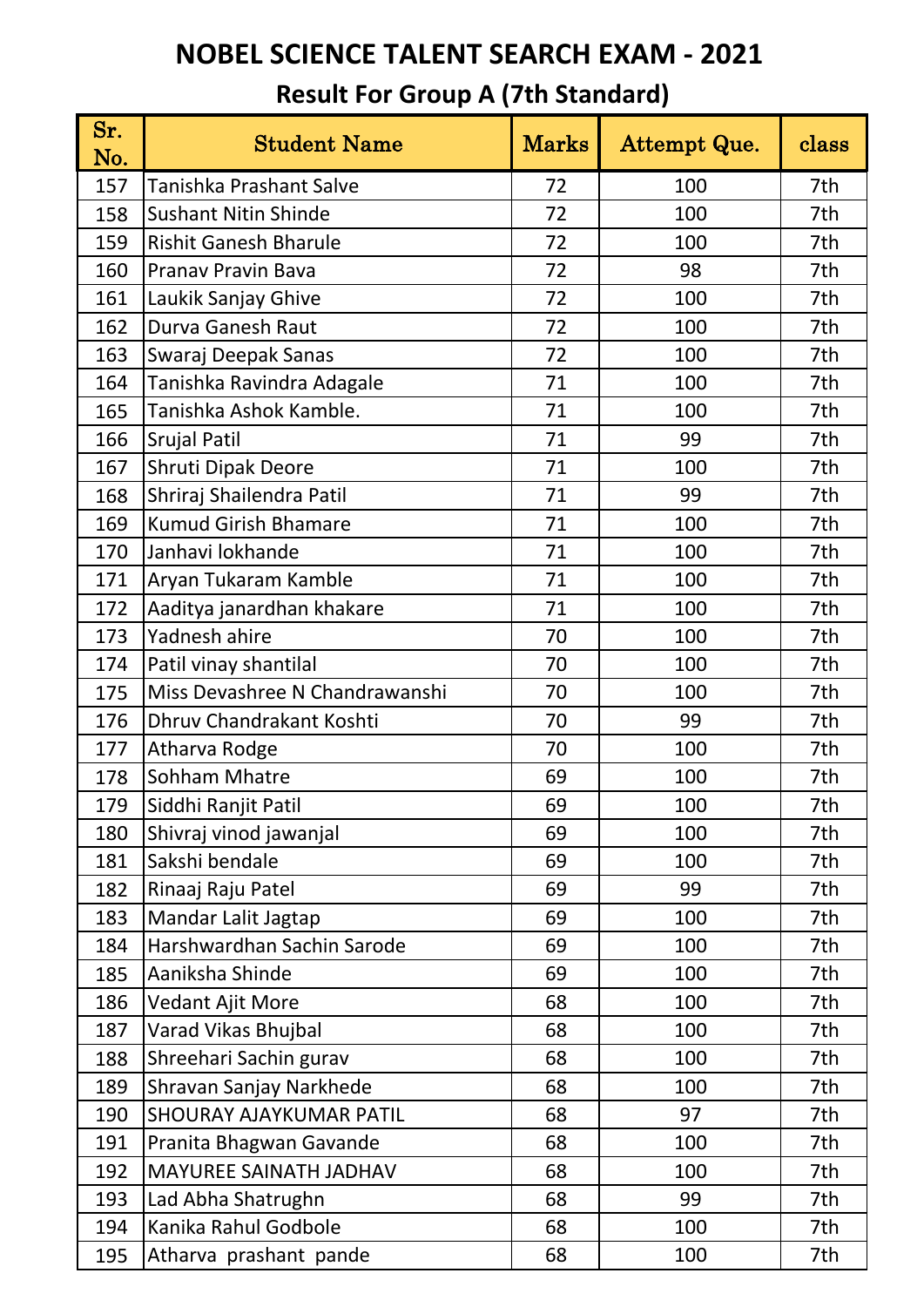| Sr.<br>No. | <b>Student Name</b>             | <b>Marks</b> | Attempt Que. | class |
|------------|---------------------------------|--------------|--------------|-------|
| 196        | YASHODEEP CHANDRAKANT NIKAM     | 67           | 99           | 7th   |
| 197        | <b>SHREEYASH SOPAN KULAWADE</b> | 67           | 100          | 7th   |
| 198        | Parth samadhan mahajan          | 67           | 100          | 7th   |
| 199        | <b>Nihal Nitin Hande</b>        | 67           | 100          | 7th   |
| 200        | Jagtap Rajal Rajendra           | 67           | 99           | 7th   |
| 201        | <b>Varad Mahadeo Gore</b>       | 66           | 96           | 7th   |
| 202        | Sanskruti Nitin Awatade         | 66           | 95           | 7th   |
| 203        | Sanika Ulhas Bhangale           | 66           | 100          | 7th   |
| 204        | Prasad bhagawat masne           | 66           | 100          | 7th   |
| 205        | Om chavan                       | 66           | 100          | 7th   |
| 206        | Namrata Prashant More           | 66           | 100          | 7th   |
| 207        | <b>Kedar Anant Sutar</b>        | 66           | 100          | 7th   |
| 208        | Gayatri Abhijit Kadam           | 66           | 100          | 7th   |
| 209        | Drishti Phafat                  | 66           | 100          | 7th   |
| 210        | DHANASHREE NARAYAN WAGH         | 66           | 100          | 7th   |
| 211        | Darshil Nagdive                 | 66           | 99           | 7th   |
| 212        | <b>Bhushan Ravising Gurjar</b>  | 66           | 100          | 7th   |
| 213        | Ayush Harshal Sheth             | 66           | 100          | 7th   |
| 214        | Atharva mahesh joshi            | 66           | 100          | 7th   |
| 215        | Aryan Nilesh Kulkarni           | 66           | 100          | 7th   |
| 216        | Arnav Kimbahune                 | 66           | 100          | 7th   |
| 217        | <b>Arnav Ashok Gaidhane</b>     | 66           | 100          | 7th   |
| 218        | Anushka Ajit Dhokale            | 66           | 100          | 7th   |
| 219        | <b>Amey Devde</b>               | 66           | 100          | 7th   |
| 220        | Adhiraj Mangesh Sutar           | 66           | 88           | 7th   |
| 221        | YUVRAJ RAMESH KSHIRSAGAR        | 65           | 98           | 7th   |
| 222        | Vedant mahendra borawale        | 65           | 100          | 7th   |
| 223        | <b>Shubhang Deo</b>             | 65           | 99           | 7th   |
| 224        | Ojaswi Chandrakiran Patil       | 65           | 100          | 7th   |
| 225        | Ninad Gogate                    | 65           | 100          | 7th   |
| 226        | Nimase shravan ganesh           | 65           | 100          | 7th   |
| 227        | Nikita Satishkumar Desale       | 65           | 100          | 7th   |
| 228        | <b>MAHATI RAVINDRA BURUD</b>    | 65           | 100          | 7th   |
| 229        | Kalyani Tanaji Wagh             | 65           | 100          | 7th   |
| 230        | Ishwari Mandar Joshi            | 65           | 100          | 7th   |
| 231        | vedika sachin jadhav            | 64           | 100          | 7th   |
| 232        | Vedant dilip pokharkar          | 64           | 100          | 7th   |
| 233        | Tanvi Deepak sutar              | 64           | 100          | 7th   |
| 234        | Tanaya Vijay Pisal.             | 64           | 100          | 7th   |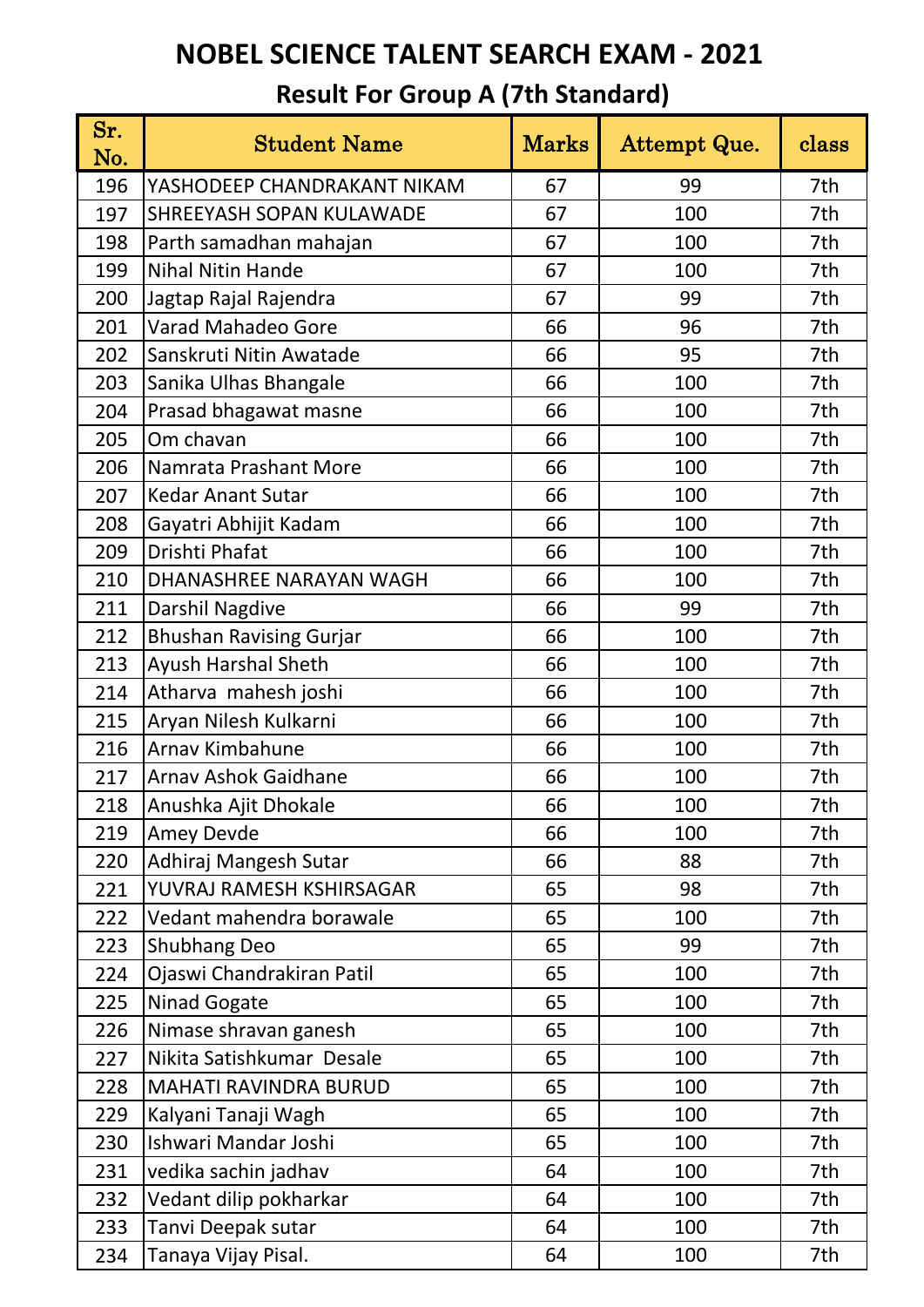| Sr.<br>No. | <b>Student Name</b>          | <b>Marks</b> | Attempt Que. | class |
|------------|------------------------------|--------------|--------------|-------|
| 235        | Shardul Jain                 | 64           | 100          | 7th   |
| 236        | Sanchita Kailash fulzele     | 64           | 100          | 7th   |
| 237        | Saanvi Bhake                 | 64           | 100          | 7th   |
| 238        | Rohan Jagdish Pawar          | 64           | 100          | 7th   |
| 239        | Sarthak pravin rathod        | 64           | 100          | 7th   |
| 240        | Kiran Baliga                 | 64           | 100          | 7th   |
| 241        | Manas Mahendra Mali          | 64           | 98           | 7th   |
| 242        | पवन भिमराव परमण्णावर         | 63           | 100          | 7th   |
| 243        | Vedika sonkusale             | 63           | 100          | 7th   |
| 244        | Tejal Sanjay Patil           | 63           | 97           | 7th   |
| 245        | Shweta Maroti Gavhane        | 63           | 100          | 7th   |
| 246        | <b>Purvesh Nehete</b>        | 63           | 100          | 7th   |
| 247        | Prerana Pravin Dhamal        | 63           | 87           | 7th   |
| 248        | Pranali Valmik sangle        | 63           | 99           | 7th   |
| 249        | Pragati Girase               | 63           | 100          | 7th   |
| 250        | Pooja Kishor Patil           | 63           | 100          | 7th   |
| 251        | Nirjala Sanjay Bathe         | 63           | 99           | 7th   |
| 252        | Niranjan Sameer Saware.      | 63           | 100          | 7th   |
| 253        | Madhura Jogdand              | 63           | 100          | 7th   |
| 254        | Ishwari Dhairyashil Pandit   | 63           | 99           | 7th   |
| 255        | Hetvi Kiran Wagh             | 63           | 100          | 7th   |
| 256        | Harshada shashikant aherkar  | 63           | 100          | 7th   |
| 257        | Atharv Sunil gujar           | 63           | 99           | 7th   |
| 258        | Shreyash Rakesh More         | 63           | 100          | 7th   |
| 259        | Samyak bhaidas baviskar      | 62           | 100          | 7th   |
| 260        | Sambodhi babasaheb sonkamble | 62           | 100          | 7th   |
| 261        | Lavanya Pankaj Sonawane      | 62           | 100          | 7th   |
| 262        | Jivesh Vijay sane            | 62           | 100          | 7th   |
| 263        | Harshvardhan Dattatray Wayal | 62           | 100          | 7th   |
| 264        | Anvesha Vijaykumar Gurjar    | 62           | 99           | 7th   |
| 265        | Akhil Abhijit khalekar       | 62           | 100          | 7th   |
| 266        | Madhura Belose               | 62           | 100          | 7th   |
| 267        | Vedant chidarwar             | 62           | 100          | 7th   |
| 268        | Swarali Uttam Patil          | 61           | 99           | 7th   |
| 269        | <b>Sumeet Sharad Sanap</b>   | 61           | 93           | 7th   |
| 270        | Shambhavi desai              | 61           | 100          | 7th   |
| 271        | Sanghamitra Manoj Sakpal     | 61           | 87           | 7th   |
| 272        | Rohit Rajesh Sathe           | 61           | 100          | 7th   |
| 273        | Richa jitesh doshi           | 61           | 100          | 7th   |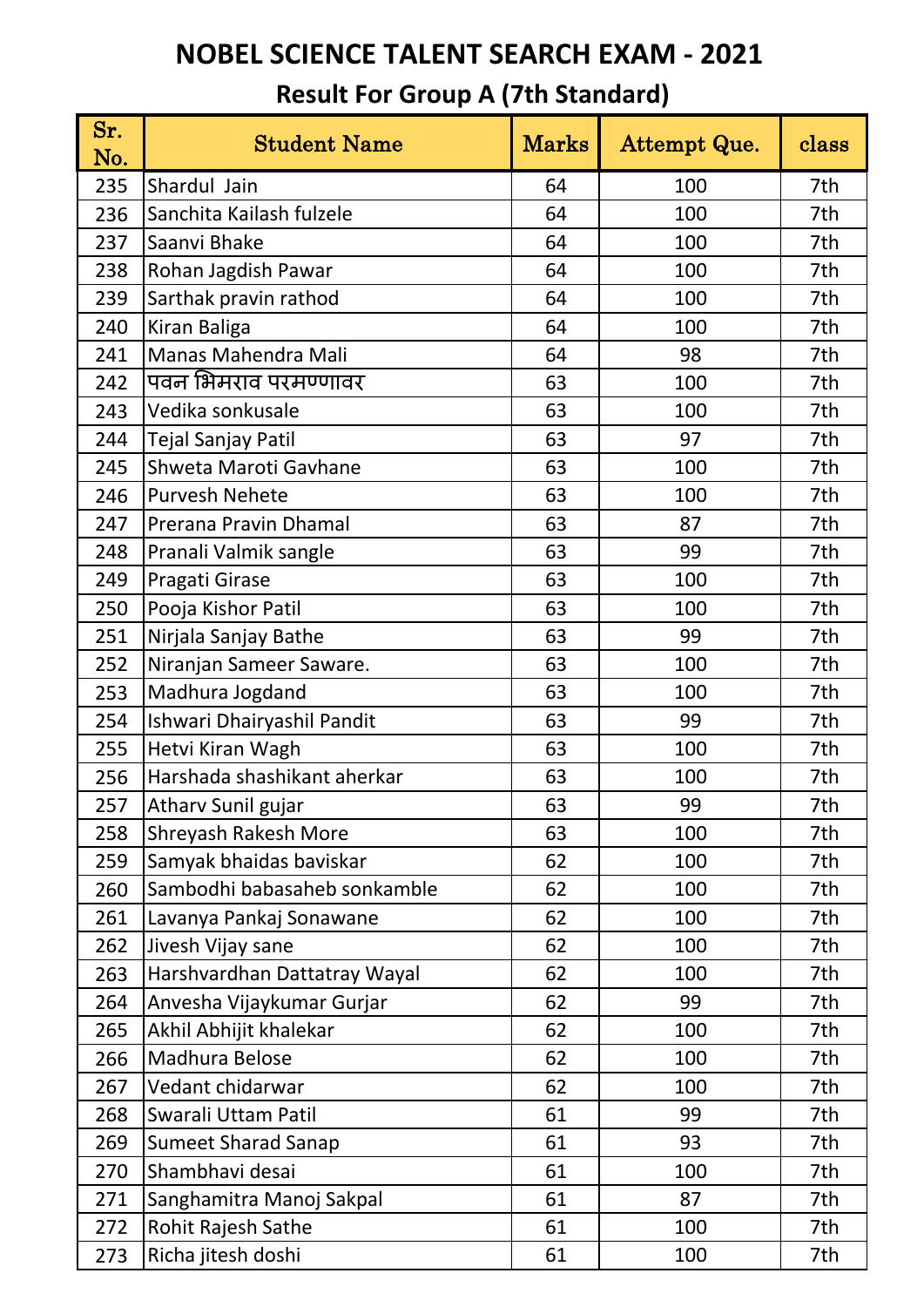| Sr.<br>No. | <b>Student Name</b>         | <b>Marks</b> | Attempt Que. | class |
|------------|-----------------------------|--------------|--------------|-------|
| 274        | Nikhil Ravindra Patil       | 61           | 100          | 7th   |
| 275        | Hardik vilas patil          | 61           | 98           | 7th   |
| 276        | Ekata Vilas Mahajan         | 61           | 100          | 7th   |
| 277        | <b>Bhakti Santosh Unde</b>  | 61           | 100          | 7th   |
| 278        | Athrav pramod umrikar       | 61           | 100          | 7th   |
| 279        | Anushka Pravin Khatkalle    | 61           | 92           | 7th   |
| 280        | Aayushi prasad Kulkarni     | 61           | 100          | 7th   |
| 281        | Viraj Mungelar              | 60           | 98           | 7th   |
| 282        | vinay sanjay borate         | 60           | 97           | 7th   |
| 283        | Vedant Vishwanath Gangawane | 60           | 100          | 7th   |
| 284        | Vaishnavi Santosh Ghandge   | 60           | 100          | 7th   |
| 285        | Sankruti pritam chaudhari   | 60           | 100          | 7th   |
| 286        | Reva Wavhal                 | 60           | 100          | 7th   |
| 287        | Anvi Vikas Ingole           | 60           | 100          | 7th   |
| 288        | Anushka Manish Gaikwad      | 60           | 98           | 7th   |
| 289        | Yatharth Eknath Deshmukh    | 59           | 100          | 7th   |
| 290        | Yadnesh Khushal Khairnar    | 59           | 91           | 7th   |
| 291        | Soham Sanjay Thore          | 59           | 100          | 7th   |
| 292        | Rushikesh Hemraj Patil      | 59           | 100          | 7th   |
| 293        | Prachi Kailas Kodale        | 59           | 100          | 7th   |
| 294        | Negative Ramesh lonkar      | 59           | 100          | 7th   |
| 295        | Kanishk Dipak Sonawane      | 59           | 83           | 7th   |
| 296        | Himanshu sunil Patil        | 59           | 100          | 7th   |
| 297        | Aayushi Mahesh Tayade       | 59           | 100          | 7th   |
| 298        | Aadikumar Dhiraj Agarkar    | 59           | 100          | 7th   |
| 299        | संस्कृती बालासाहेब मोरे     | 58           | 100          | 7th   |
| 300        | Tanmayi Uday Chavan         | 58           | 100          | 7th   |
| 301        | siya zawar                  | 58           | 100          | 7th   |
| 302        | RAJ VIJAY SAKHARE           | 58           | 100          | 7th   |
| 303        | Prithviraj Sunil Patange    | 58           | 99           | 7th   |
| 304        | Omraj jalinder bhosale      | 58           | 100          | 7th   |
| 305        | Neha baburav Shinde         | 58           | 100          | 7th   |
| 306        | <b>Kedar Anant Sutar</b>    | 58           | 98           | 7th   |
| 307        | Kailash Sharad Patil        | 58           | 77           | 7th   |
| 308        | Harshal Pramod Patil.       | 58           | 100          | 7th   |
| 309        | DHANGAR ANUSHKA RAGENDRA    | 58           | 100          | 7th   |
| 310        | Arushi Ramesh korde         | 58           | 100          | 7th   |
| 311        | Amruta Mahesh Gurav         | 58           | 98           | 7th   |
| 312        | Abhinav shivaji gaikwad     | 58           | 100          | 7th   |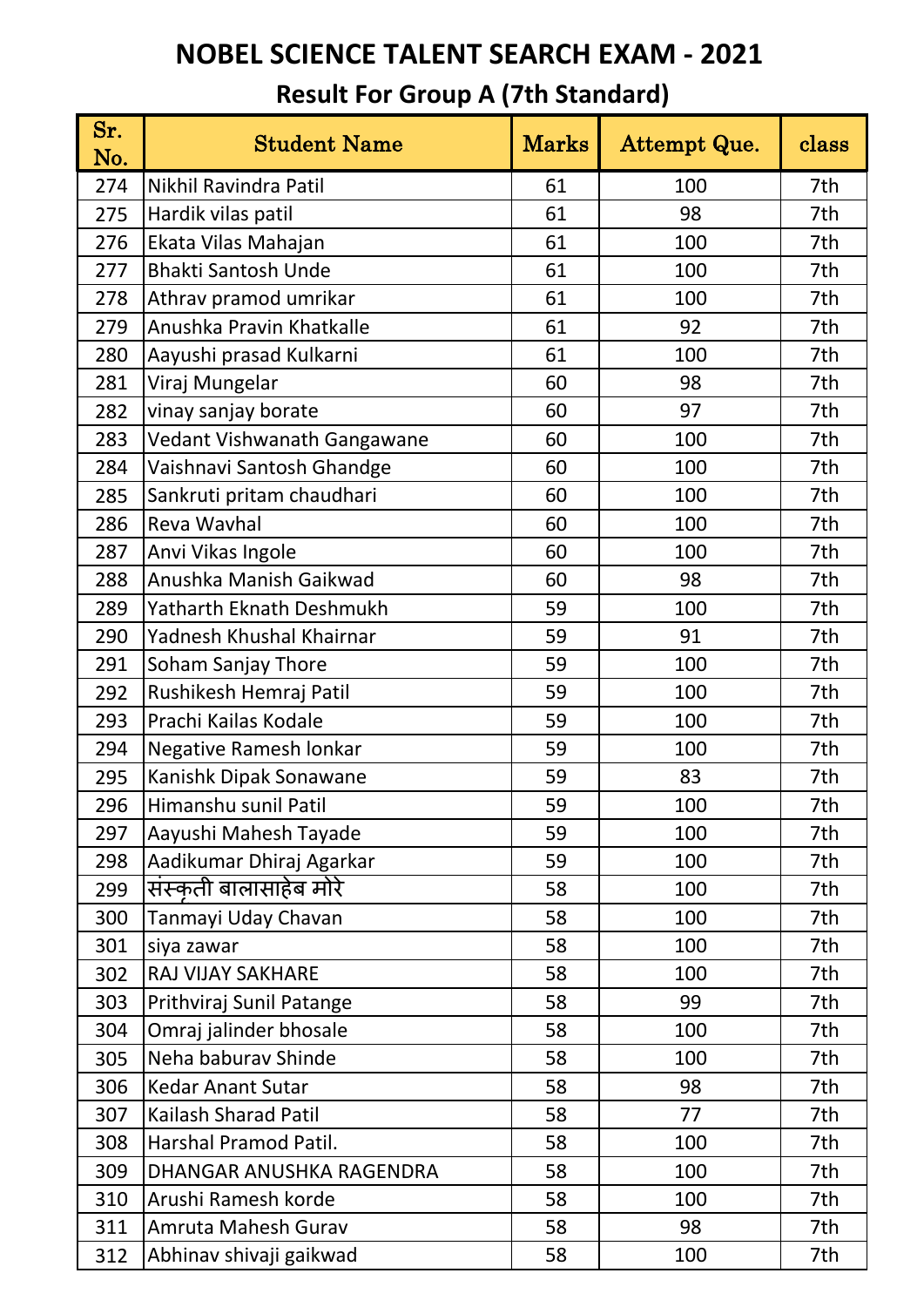| Sr.<br>No. | <b>Student Name</b>          | <b>Marks</b> | Attempt Que. | class |
|------------|------------------------------|--------------|--------------|-------|
| 313        | Aayush Anand Mithbavkar      | 58           | 100          | 7th   |
| 314        | Aarya Paresh Gandhi          | 58           | 100          | 7th   |
| 315        | अनुष्का मदन कोंडेकर          | 57           | 100          | 7th   |
| 316        | Tanishq Chandrakant Shelkar  | 57           | 100          | 7th   |
| 317        | <b>Sweety Sanjay Patil</b>   | 57           | 99           | 7th   |
| 318        | Sneha Ramrao Tukade          | 57           | 97           | 7th   |
| 319        | Shriya Tushar vaidya         | 57           | 100          | 7th   |
| 320        | Shaikh Arhan Quayyum         | 57           | 100          | 7th   |
| 321        | Pragati machindra raut       | 57           | 100          | 7th   |
| 322        | <b>KOMAL SITARAM LAMBAR</b>  | 57           | 99           | 7th   |
| 323        | <b>Khatale Snehal</b>        | 57           | 100          | 7th   |
| 324        | Jay Kute                     | 57           | 100          | 7th   |
| 325        | Ishaan Rakesh Nijampurkar    | 57           | 100          | 7th   |
| 326        | hemani prashant gondhalekar  | 57           | 100          | 7th   |
| 327        | Harshwardhan Rajendra Rathod | 57           | 93           | 7th   |
| 328        | arpita pramod sawant         | 57           | 100          | 7th   |
| 329        | Anushka Gaikwad              | 57           | 100          | 7th   |
| 330        | AMEY CHANDRAKANT MORANKAR    | 57           | 96           | 7th   |
| 331        | Aayush Amol Sathe            | 57           | 100          | 7th   |
| 332        | Tanishka Yuvaraj Patil       | 56           | 100          | 7th   |
| 333        | Shreyash Deepak Randive      | 56           | 100          | 7th   |
| 334        | Shambhavi Rashmikat Deai     | 56           | 100          | 7th   |
| 335        | Sakshi Santosh Kaikadi       | 56           | 95           | 7th   |
| 336        | <b>HAFIZ ASHPAK PATEL</b>    | 56           | 100          | 7th   |
| 337        | Darshan Devidas Patil        | 56           | 100          | 7th   |
| 338        | Anushka Arjun Karad          | 56           | 100          | 7th   |
| 339        | Ananya Jalindernath Gaikwad  | 56           | 100          | 7th   |
| 340        | Akhilesh ajit joshi          | 56           | 100          | 7th   |
| 341        | Sharvari Sukhadev Lokhande   | 56           | 96           | 7th   |
| 342        | Samarth Arun kher            | 55           | 100          | 7th   |
| 343        | Ruturaj Ramesh khedekar      | 55           | 100          | 7th   |
| 344        | Payal sanjay salunkhe        | 55           | 100          | 7th   |
| 345        | Padmakshee Mahendra Sonawane | 55           | 97           | 7th   |
| 346        | Narayani Mangalmurti Mothe   | 55           | 100          | 7th   |
| 347        | Nandini Rahul Dharmik        | 55           | 100          | 7th   |
| 348        | Jiya Patel                   | 55           | 98           | 7th   |
| 349        | Ishan Ajay Jaiswal           | 55           | 98           | 7th   |
| 350        | Aditee Charushila Patil      | 55           | 91           | 7th   |
| 351        | Vaishnav jitendra Ghag       | 55           | 71           | 7th   |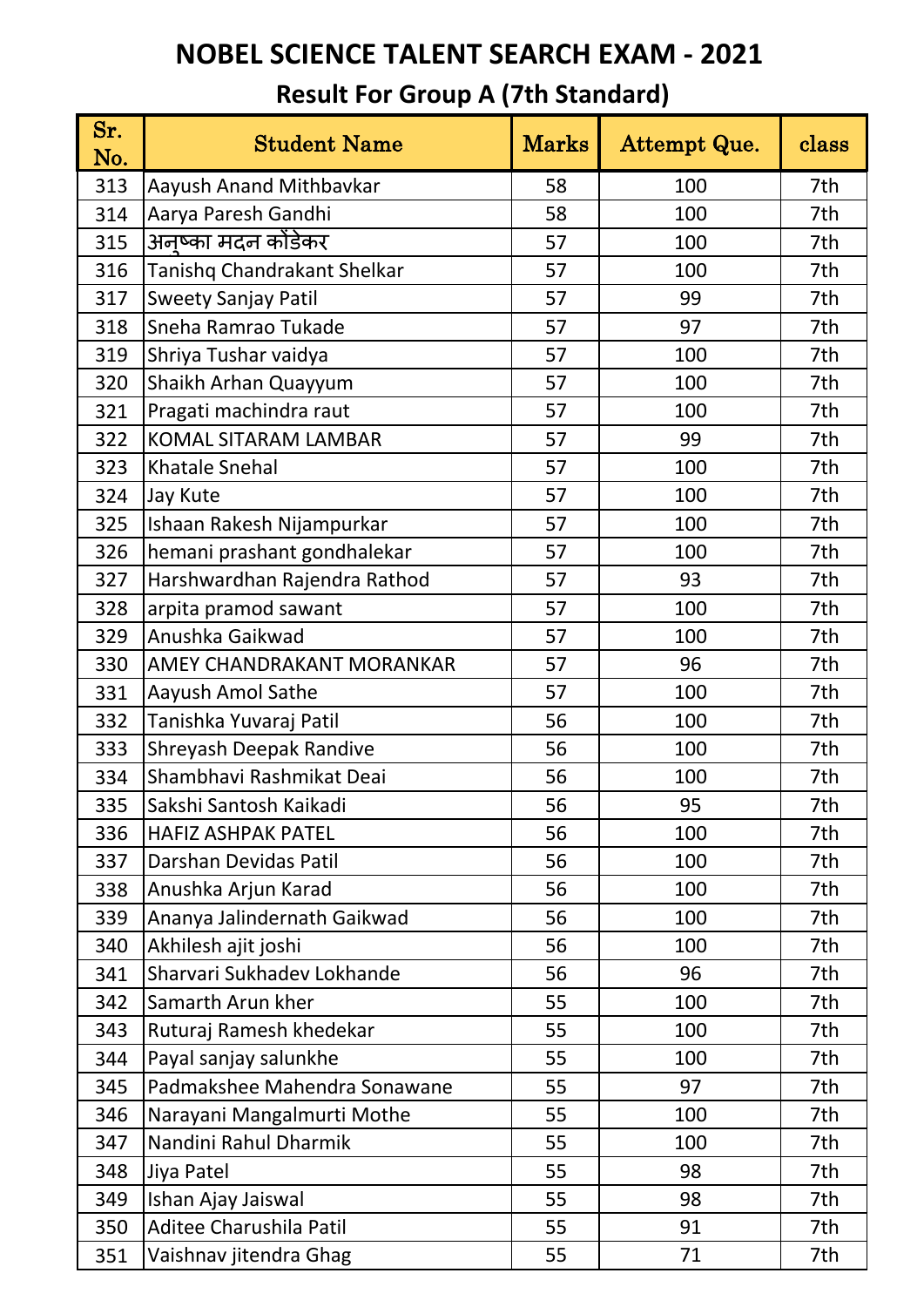| Sr.<br>No. | <b>Student Name</b>           | <b>Marks</b> | <b>Attempt Que.</b> | class |
|------------|-------------------------------|--------------|---------------------|-------|
| 352        | Yash Mahesh Sawant            | 54           | 93                  | 7th   |
| 353        | Vidhi Ram Hiwanj              | 54           | 83                  | 7th   |
| 354        | <b>TANVI VIDYADHAR TAKADE</b> | 54           | 97                  | 7th   |
| 355        | Siddhartha Jakhotiya          | 54           | 99                  | 7th   |
| 356        | Shreyank Suryakant Wankhede   | 54           | 100                 | 7th   |
| 357        | Pritesh Ranchhod Patil        | 54           | 100                 | 7th   |
| 358        | Pranjal Somnath borhade       | 54           | 100                 | 7th   |
| 359        | Jayesh Kailas Tele            | 54           | 100                 | 7th   |
| 360        | Janhavi Ashish Kulkarni       | 54           | 99                  | 7th   |
| 361        | Atharva Nandeshwar Chavan     | 54           | 100                 | 7th   |
| 362        | Annushree Patil               | 54           | 100                 | 7th   |
| 363        | Aditya Tukaram Sarukte        | 54           | 100                 | 7th   |
| 364        | Siddeshwar                    | 53           | 100                 | 7th   |
| 365        | Shreyas Lokhande              | 53           | 100                 | 7th   |
| 366        | <b>SARA SANTOSH BHOJ</b>      | 53           | 100                 | 7th   |
| 367        | Rehan irfan Ansari            | 53           | 100                 | 7th   |
| 368        | pratik vijay sawant           | 53           | 100                 | 7th   |
| 369        | Nandini Rahul Dharmik         | 53           | 100                 | 7th   |
| 370        | Dnynesh mankare               | 53           | 100                 | 7th   |
| 371        | Aryan Nitin Narkhede          | 53           | 100                 | 7th   |
| 372        | Arnavi Vinod Wankhade         | 53           | 99                  | 7th   |
| 373        | Anay Harish Marda             | 53           | 59                  | 7th   |
| 374        | Aditee Charushila Patil       | 53           | 100                 | 7th   |
| 375        | Aarya Pankaj Deshpande        | 53           | 100                 | 7th   |
| 376        | soham digambar kadam          | 52           | 100                 | 7th   |
| 377        | <b>SHRAVANI VISHAL THAKUR</b> | 52           | 99                  | 7th   |
| 378        | Samiksha Santosh Bhosale      | 52           | 100                 | 7th   |
| 379        | rugved bhor                   | 52           | 100                 | 7th   |
| 380        | Purva mahala                  | 52           | 100                 | 7th   |
| 381        | Pranjal Pravin Pingale        | 52           | 100                 | 7th   |
| 382        | MAHATI RAVINDRA BURUD         | 52           | 77                  | 7th   |
| 383        | kartiki Rajesh Mahale.        | 52           | 100                 | 7th   |
| 384        | ARYA MAHADEV JADHAV           | 52           | 100                 | 7th   |
| 385        | <b>Adwait Sanjay Shelke</b>   | 52           | 100                 | 7th   |
| 386        | YASHODEEP DIPAK PAWAR         | 51           | 97                  | 7th   |
| 387        | Vedant jagdish Borse          | 51           | 100                 | 7th   |
| 388        | Sujal Rajendra Ghogare        | 51           | 100                 | 7th   |
| 389        | Shravani Shivling Devde.      | 51           | 100                 | 7th   |
| 390        | Harsh Chaskar.                | 51           | 92                  | 7th   |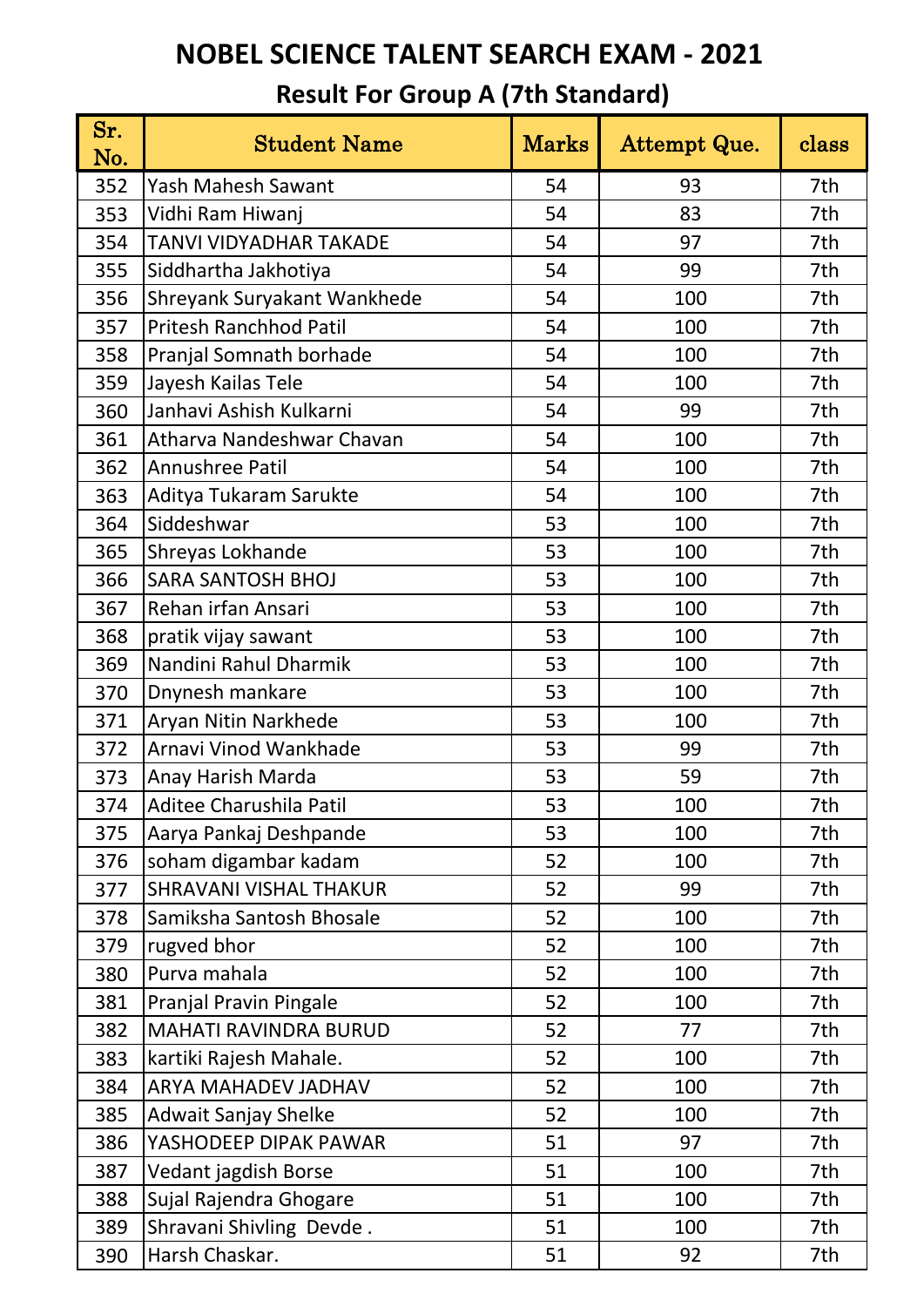| Sr.<br>No. | <b>Student Name</b>              | <b>Marks</b> | Attempt Que. | class |
|------------|----------------------------------|--------------|--------------|-------|
| 391        | Dipanshu Dinesh Wankhede         | 51           | 99           | 7th   |
| 392        | Krushna Bhagwan Sonje            | 51           | 95           | 7th   |
| 393        | Vaibhav Vikas Patil              | 50           | 100          | 7th   |
| 394        | <b>Tanmay Nilesh Bhamare</b>     | 50           | 97           | 7th   |
| 395        | Shivani vitthal mohite           | 50           | 100          | 7th   |
| 396        | Harshal Umesh Tupsoundar         | 50           | 100          | 7th   |
| 397        | Harshal herman koli              | 50           | 100          | 7th   |
| 398        | Divya hemant gandhi              | 50           | 100          | 7th   |
| 399        | Dhairyasheel Vikramsinh Deshmukh | 50           | 97           | 7th   |
| 400        | Daniel Katwar                    | 50           | 100          | 7th   |
| 401        | Chinmay Ashutosh Deodhar         | 50           | 100          | 7th   |
| 402        | Chandrajeet Narayan Bhilane      | 50           | 97           | 7th   |
| 403        | Akash Ganesh Chavan              | 50           | 98           | 7th   |
| 404        | Swaraj Sunil Temgire             | 49           | 98           | 7th   |
| 405        | Srushti Sayaji Morye             | 49           | 94           | 7th   |
| 406        | Soumya Vikram Chougule           | 49           | 97           | 7th   |
| 407        | Atharva Yogesh Bharambe          | 49           | 99           | 7th   |
| 408        | Vedant Gadkari                   | 48           | 99           | 7th   |
| 409        | Saras shinde                     | 48           | 100          | 7th   |
| 410        | Ruturaj Suhas Dhutekar           | 48           | 100          | 7th   |
| 411        | Paras parag saraf                | 48           | 100          | 7th   |
| 412        | Ojas Ramesh Gaikwad              | 48           | 100          | 7th   |
| 413        | Mitali gandhi                    | 48           | 100          | 7th   |
| 414        | Aakanksha Mahendra Gadhe         | 48           | 92           | 7th   |
| 415        | Yash Jijabhau Shimple            | 47           | 97           | 7th   |
| 416        | <b>Swarad Anil Bhalekar</b>      | 47           | 60           | 7th   |
| 417        | Shriprasad Kulkarni              | 47           | 100          | 7th   |
| 418        | Sharvari Pritam Gurav            | 47           | 100          | 7th   |
| 419        | Mendgule Kirti Vyankatrao        | 47           | 100          | 7th   |
| 420        | <b>Bhavesh Agrawal</b>           | 47           | 100          | 7th   |
| 421        | bhakti pawar                     | 47           | 98           | 7th   |
| 422        | Ashmi Amit Patil                 | 47           | 100          | 7th   |
| 423        | Aditya Santosh Kamble            | 47           | 52           | 7th   |
| 424        | <b>WAYKOLE YUVAL RATNADEEP</b>   | 46           | 73           | 7th   |
| 425        | Tejal Pankaj Gajare              | 46           | 100          | 7th   |
| 426        | Sharanya Sanjay Palande          | 46           | 99           | 7th   |
| 427        | Payal gambhir mohite             | 46           | 100          | 7th   |
| 428        | Kshitij Maruti Delekar           | 46           | 86           | 7th   |
| 429        | Saurabh Sundarraj                | 46           | 100          | 7th   |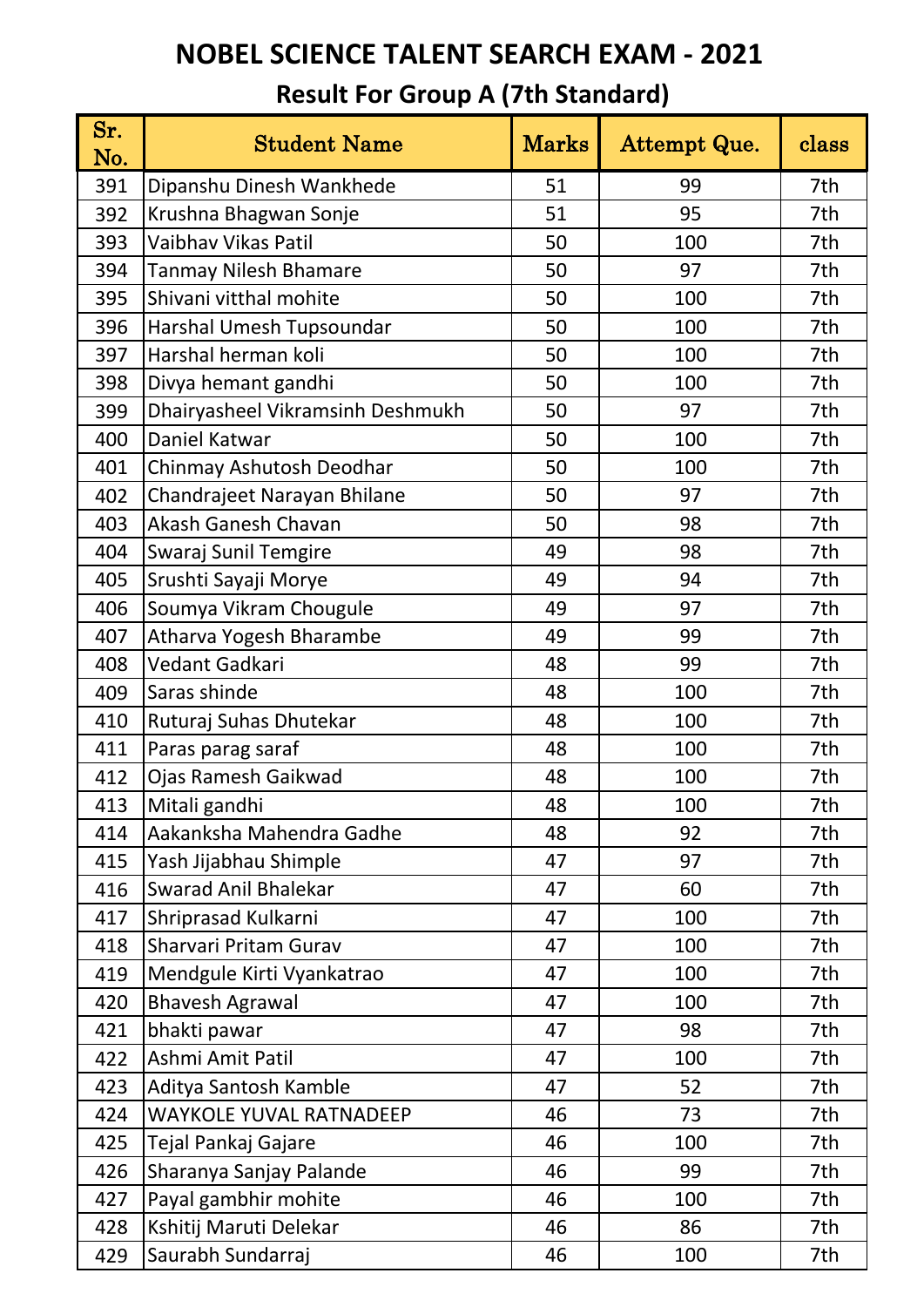| Sr.<br>No. | <b>Student Name</b>        | <b>Marks</b> | Attempt Que. | class |
|------------|----------------------------|--------------|--------------|-------|
| 430        | <b>Varad Dattu Patole</b>  | 45           | 100          | 7th   |
| 431        | Sneha Rajesh Pawar         | 45           | 100          | 7th   |
| 432        | Shrawani Nanasaheb shinde  | 45           | 97           | 7th   |
| 433        | <b>Nikhil Thakare</b>      | 45           | 100          | 7th   |
| 434        | Hirakani Raote             | 45           | 100          | 7th   |
| 435        | Asawari Sunil Joshi        | 45           | 100          | 7th   |
| 436        | Aarna Jogesh Sadvilkar     | 45           | 81           | 7th   |
| 437        | saloni madhukar shelar     | 44           | 100          | 7th   |
| 438        | Piyush Arvind Mahajan      | 44           | 100          | 7th   |
| 439        | LILESH SAYAJIRAO PAWAR     | 44           | 94           | 7th   |
| 440        | Kritnu Nishant Kandi       | 44           | 99           | 7th   |
| 441        | Asmita rajendra raut       | 44           | 100          | 7th   |
| 442        | Aarya Rajesh Joysar        | 44           | 99           | 7th   |
| 443        | Soham Santosh Kale         | 43           | 100          | 7th   |
| 444        | Samruddhi sanjay upase     | 43           | 100          | 7th   |
| 445        | Rakhi baliram Thore        | 43           | 100          | 7th   |
| 446        | kunal umesh dharne         | 43           | 100          | 7th   |
| 447        | Aatanssh Abute             | 43           | 100          | 7th   |
| 448        | YUGANDHAR DHARMPAL MANKAR  | 42           | 99           | 7th   |
| 449        | <b>Vedant Ashok Pawar</b>  | 42           | 100          | 7th   |
| 450        | Tanmay VIjaykumar Shinde.  | 42           | 100          | 7th   |
| 451        | sharvani G Auti            | 42           | 100          | 7th   |
| 452        | HARSHWARDHAN SURESH KHARAT | 42           | 100          | 7th   |
| 453        | Gaurav Ramesh Gobhekar     | 42           | 99           | 7th   |
| 454        | Aditya Vishal Sonar        | 42           | 100          | 7th   |
| 455        | Suchit Sachin Muddappawar  | 41           | 98           | 7th   |
| 456        | Shubham Rathod             | 41           | 100          | 7th   |
| 457        | Shrihari Pramod Mopari     | 41           | 100          | 7th   |
| 458        | Rutuja Samadhan Ghongade   | 41           | 100          | 7th   |
| 459        | Omkar belekar              | 41           | 100          | 7th   |
| 460        | Niharika Jitendra patil    | 41           | 100          | 7th   |
| 461        | Nichit Sharvari Sunil      | 41           | 68           | 7th   |
| 462        | DURVIDNYA PRAMOD TANDEL    | 41           | 96           | 7th   |
| 463        | Aditi Prakash Desai        | 41           | 99           | 7th   |
| 464        | Udayan deepak jawale       | 40           | 100          | 7th   |
| 465        | <b>Tanish Ganesh Lad</b>   | 40           | 99           | 7th   |
| 466        | Sham pravin solanke        | 40           | 92           | 7th   |
| 467        | Dhanashree Ritesh Pawar    | 40           | 92           | 7th   |
| 468        | Atharva Sandip Pawar       | 40           | 47           | 7th   |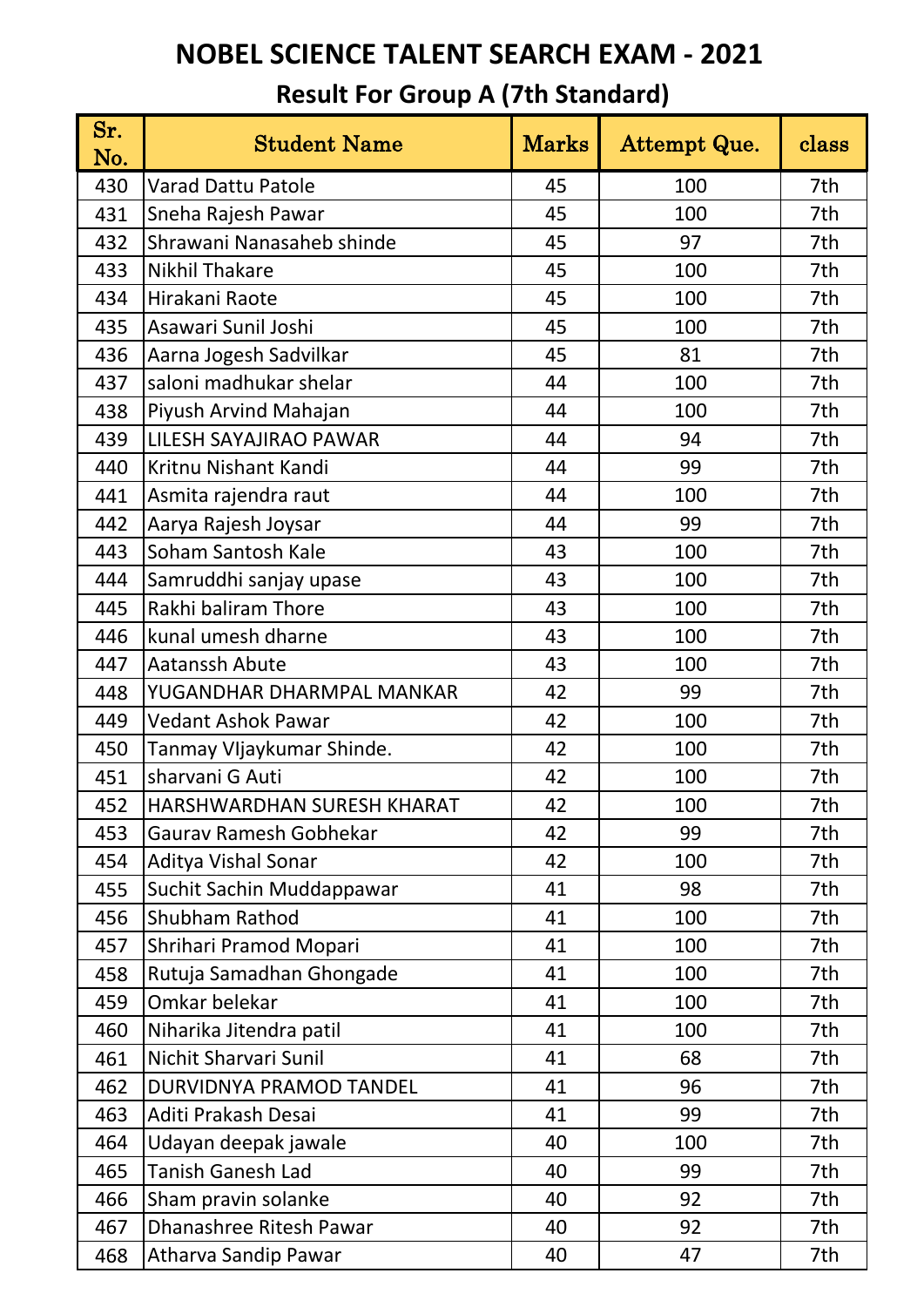| Sr.<br>No. | <b>Student Name</b>             | <b>Marks</b> | Attempt Que. | class |
|------------|---------------------------------|--------------|--------------|-------|
| 469        | Abhishek prashant jadhav        | 40           | 96           | 7th   |
| 470        | Vinayak Anil Bakhal             | 39           | 99           | 7th   |
| 471        | Suyash Sanjay Ghodake           | 39           | 56           | 7th   |
| 472        | Siddhi santosh kharade          | 39           | 98           | 7th   |
| 473        | Pranali Pralhad Patil           | 39           | 97           | 7th   |
| 474        | Ninad sachin karmarkar          | 39           | 100          | 7th   |
| 475        | Monika devidas jadhav           | 39           | 100          | 7th   |
| 476        | Mahajan Shivam Ramachandra      | 39           | 86           | 7th   |
| 477        | <b>Dhruv Pravin Devare</b>      | 39           | 98           | 7th   |
| 478        | Aarya Krishnat Patil            | 39           | 100          | 7th   |
| 479        | Vedant nangare                  | 38           | 96           | 7th   |
| 480        | <b>Vedant Deelip Patil</b>      | 38           | 100          | 7th   |
| 481        | Vedangi Vishwas Khairmode       | 38           | 99           | 7th   |
| 482        | <b>SUSHANT RAHUL WANI</b>       | 38           | 98           | 7th   |
| 483        | Shubham Shesherao Rathod        | 38           | 99           | 7th   |
| 484        | Nikhil Nandakishor Wagh         | 38           | 68           | 7th   |
| 485        | Dharmaraj jaydev chatake        | 38           | 100          | 7th   |
| 486        | <b>Chinmay Prashant Dhale</b>   | 38           | 100          | 7th   |
| 487        | Aryan Ravindra Sonawane         | 38           | 100          | 7th   |
| 488        | Advita Nalawade                 | 38           | 100          | 7th   |
| 489        | Yukta Hitendra Patil.           | 37           | 93           | 7th   |
| 490        | Tejas Gajanan Rajguru           | 37           | 99           | 7th   |
| 491        | <b>Smita Pravin Devare</b>      | 37           | 73           | 7th   |
| 492        | shriraj patil                   | 37           | 100          | 7th   |
| 493        | Sarvesh Ganesh Magadum          | 37           | 96           | 7th   |
| 494        | saloni madhukar shelar          | 37           | 100          | 7th   |
| 495        | Raj Dattatray Bhadane           | 37           | 94           | 7th   |
| 496        | Mishra Ankit Ajay kumar         | 37           | 74           | 7th   |
| 497        | Kalpak Jagan Rathod             | 37           | 99           | 7th   |
| 498        | Vishal subhash karad            | 36           | 52           | 7th   |
| 499        | Swarali Umesh Kahate            | 36           | 100          | 7th   |
| 500        | Samiksha Sunil Rokade           | 36           | 100          | 7th   |
| 501        | Prathmesh hire                  | 36           | 99           | 7th   |
| 502        | <b>JUHI SHINDE</b>              | 36           | 99           | 7th   |
| 503        | Vivek Sarjerao Ghodake          | 35           | 99           | 7th   |
| 504        | Shrawani anil basapure          | 35           | 100          | 7th   |
| 505        | <b>Durgesh Charansing Patil</b> | 35           | 100          | 7th   |
| 506        | Akshara Pradeep Ovhal           | 35           | 98           | 7th   |
| 507        | Om shivaji pawar                | 34           | 98           | 7th   |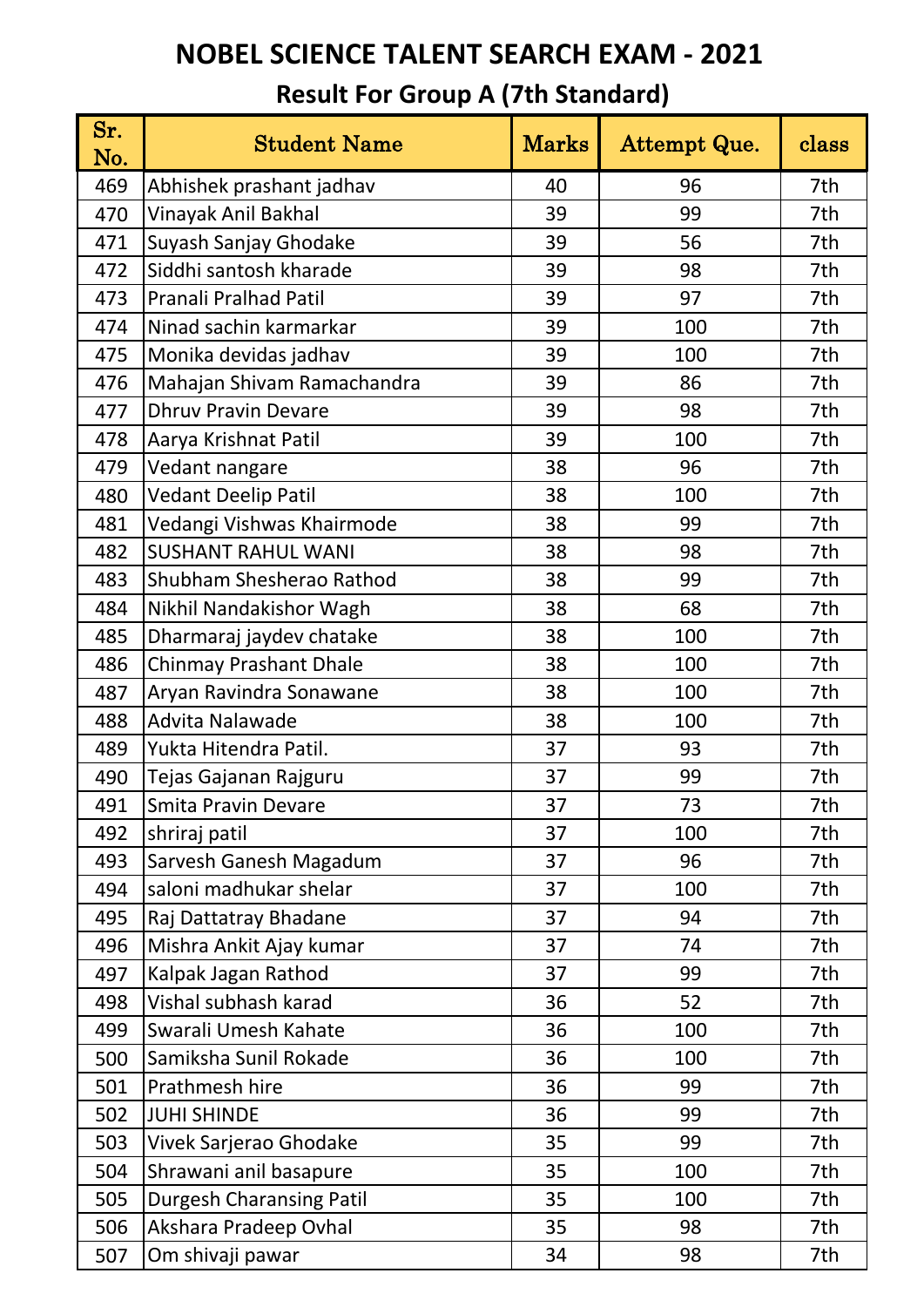| Sr.<br>No. | <b>Student Name</b>                 | <b>Marks</b> | Attempt Que. | class |
|------------|-------------------------------------|--------------|--------------|-------|
| 508        | Janhavi Gyansing Bamane             | 34           | 100          | 7th   |
| 509        | Harshal Hemraj Koli                 | 34           | 99           | 7th   |
| 510        | Chaitali Panjabrao Akhare           | 34           | 100          | 7th   |
| 511        | Aniket krishana Patil               | 34           | 100          | 7th   |
| 512        | <b>Shaikh Unes Faruk</b>            | 33           | 91           | 7th   |
| 513        | Gayatri Panchal Chandrakant         | 33           | 39           | 7th   |
| 514        | Aayush Chaugule                     | 33           | 100          | 7th   |
| 515        | Mohit Vinod Suryawanshi             | 32           | 83           | 7th   |
| 516        | Harshada Anand Pimpale              | 32           | 42           | 7th   |
| 517        | Gangaraj Manikrao Mutyepod          | 32           | 72           | 7th   |
| 518        | Dnyaneshwar Ganesh Kolse            | 32           | 95           | 7th   |
| 519        | Amruta ghatnandrekar                | 32           | 97           | 7th   |
| 520        | <b>Vedant Ashok Pawar</b>           | 30           | 100          | 7th   |
| 521        | Siddhi mahadev shelar               | 30           | 100          | 7th   |
| 522        | Chatali Pravin Rajput               | 30           | 59           | 7th   |
| 523        | Atharva misal                       | 30           | 99           | 7th   |
| 524        | <b>Vedant Vishwas Deshinge</b>      | 29           | 100          | 7th   |
| 525        | Supriya Gangadhar Parsure           | 29           | 100          | 7th   |
| 526        | Soham Murlidhar Chavan              | 29           | 97           | 7th   |
| 527        | Sarvesh dongare                     | 29           | 100          | 7th   |
| 528        | Chatlod Aditya Dattatray            | 29           | 97           | 7th   |
| 529        | <b>Bhalewar Rudresh Shanteshwar</b> | 29           | 72           | 7th   |
| 530        | Shubhangi Sandeep Padvi             | 28           | 74           | 7th   |
| 531        | Parth Deepak Kale                   | 28           | 91           | 7th   |
| 532        | Nikhil Shankar Sawale               | 28           | 98           | 7th   |
| 533        | Neha Ramesh Lonkar                  | 28           | 92           | 7th   |
| 534        | Mubashshera zamzam                  | 28           | 100          | 7th   |
| 535        | Chaitanya Milind Patil              | 28           | 95           | 7th   |
| 536        | amey chopade                        | 28           | 100          | 7th   |
| 537        | Shruti Arun Bangar                  | 27           | 100          | 7th   |
| 538        | Gaurav Avinash Shimpi               | 27           | 88           | 7th   |
| 539        | Bodke Ved Bhagwan                   | 26           | 89           | 7th   |
| 540        | <b>Bhavesh Pravin patil</b>         | 26           | 55           | 7th   |
| 541        | Yashada Gurudatta Lalge             | 25           | 48           | 7th   |
| 542        | Vaibhavi Anil Ghodake               | 25           | 98           | 7th   |
| 543        | Umme kashaf                         | 25           | 100          | 7th   |
| 544        | Mayuri Sanchareshwar Girgune        | 25           | 53           | 7th   |
| 545        | Aaditya Vishal Sonawane             | 25           | 88           | 7th   |
| 546        | QARIYA KHANAM MOHAMMAD JABIR SH     | 23           | 100          | 7th   |